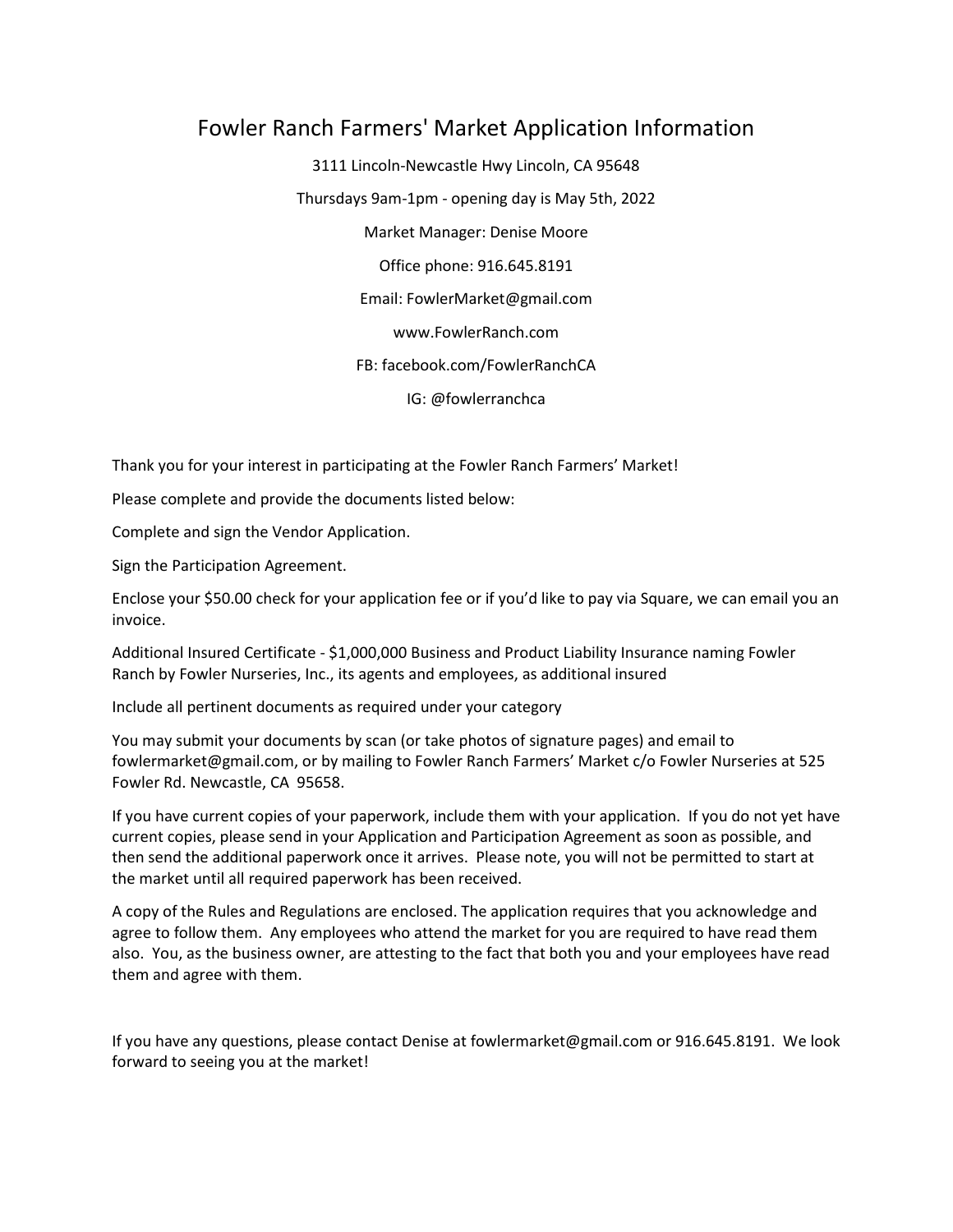# Vendor Stall Information

Stall fees are \$40 per week per 10'x10' stall

Stall fee rate is for a single 10' x 10' stall space with 10' of linear frontage

Vendors may request to rent more than one stall space

Vendors should bring all set-up supplies, such as pop-up tents and tables

All markets are rain or shine, but may be cancelled at the discretion of the manager

We cannot guarantee vendor parking at your booth, so please be prepared to unload supplies and products

Please read Description of Selling Space in Rules and Regulations

# Participation Agreement

I hereby acknowledge receipt of and agree to abide by the Fowler Ranch Farmers' Market Rules and Regulations. I also acknowledge that all representatives of my organization that may attend the Fowler Ranch market have read the Market Rules and Regulations.

I hereby agree and understand that the participation of my farm/business is on an annual basis and the renewal of my selling privileges is based upon the following factors: consistent reserved attendance, cooperation with the market manager, positive relationship with the market manager, quality of products, submission of completed load lists(certified producers), adherence to the market rules and regulations, and adherence to the State of California direct marketing regulations and where applicable the State of California Uniform Retail Food Laws (CalCode).

I will not utilize distributorships or commission to compensate for the sales of my products.

I hereby agree, as participant in the Fowler Ranch Farmers' Market, that I will indemnify and hold harmless the sponsors of the market site, Fowler Ranch, their agents and employees, from any and all liability, claims, demands, expenses, fees, fines, penalties, suits, proceedings, actions and causes of action of any and every kind and nature arising or growing out of or in any way connected with my/our use or occupancy as a participant in the Fowler Ranch Farmers' Market.

I hereby agree as a participant in the Fowler Ranch Farmers' Market, that I will maintain vehicle and product liability insurance. I further agree that I will maintain all certifications, permits and licenses pertinent to my/our business.

By signing this agreement, I acknowledge that a representative(s) of the Fowler Ranch Farmers' Market is hereby given permission to visit the location(s) where my product(s) is/are produced and/or stored to verify compliance with the Fowler Ranch Farmers' Market Rules and Regulations and the State of California's regulations.

I hereby certify that all products sold by my/our business are produced in or on my/our farm/ranch or production facility.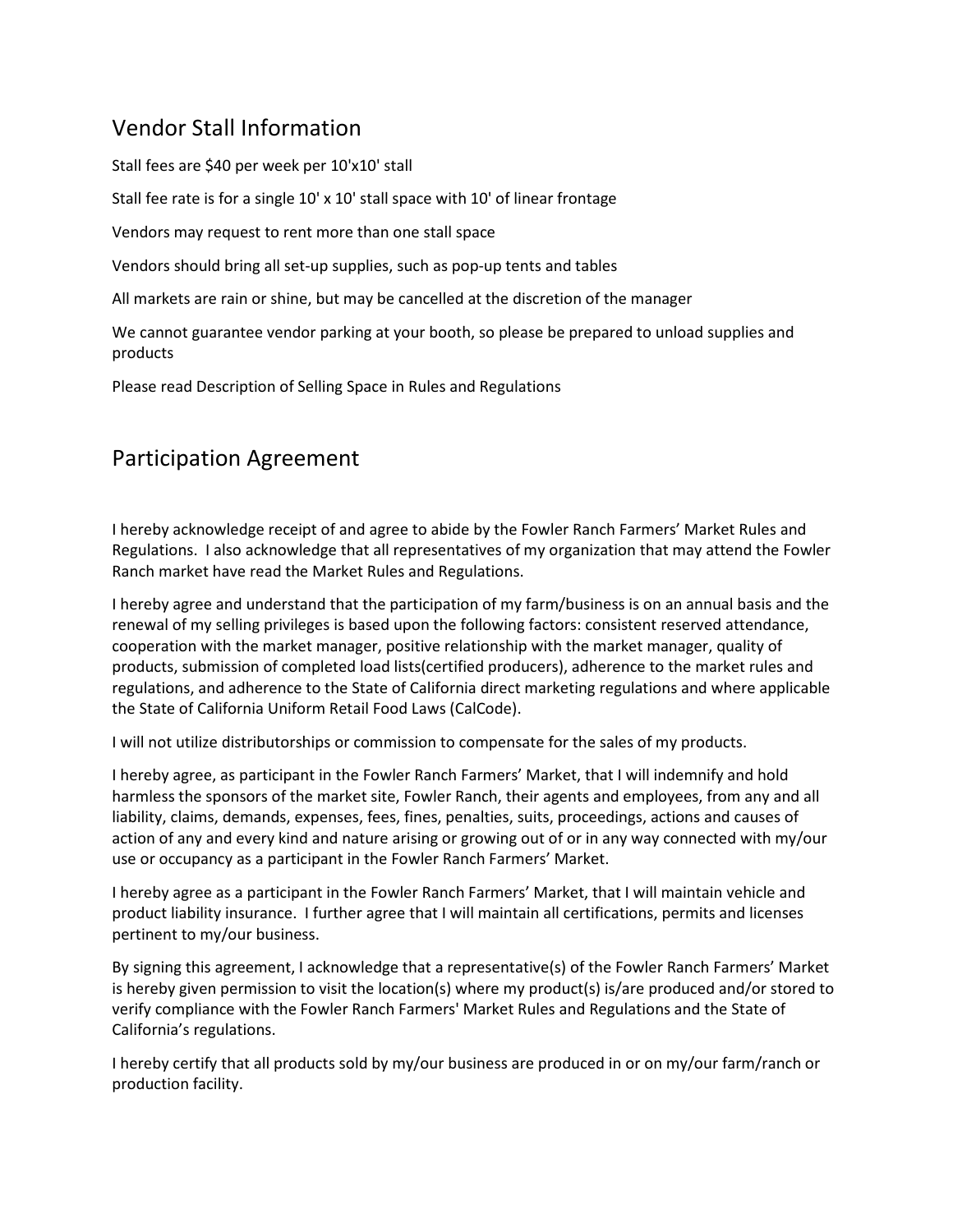I hereby certify that I have the authority to sign this Agreement as the participant or the participant's representative. By signing this Agreement, I agree to abide by all Fowler Ranch market rules, guidelines, and procedures, and understand that action may be taken by Fowler Ranch if I/we violate any of these.

# Rules and Regulations

#### I. STATEMENT OF INTENT

NATURE OF THE MARKET: The Fowler Ranch Farmers' Market is a diversified market offering for sale to the general public certifiable agricultural products and non-certifiable agricultural products, as well as nonagricultural products in an area adjacent to the farmers' market. The market provides producers with the opportunity to sell their fresh, locally grown products directly to the consumers without the involvement of a middleman.

As a Certified Farmers' Market, it is operated in accordance with regulations established in the California Administrative Code (Title 3, Article 6.5) pertaining to Direct Marketing. Each market is certified by the County Agricultural Commissioner as a direct marketing outlet for producers to sell their products directly to consumers without meeting the usual size, standard pack and container requirements for such products. However, all produce must meet minimum quality standards.

The non-certifiable agricultural products and non-agricultural products add variety and enhance the festive ambiance of the Farmers' Market. Although the State Direct Marketing regulations require the producers of fresh fruit, nuts, vegetables, flowers, honey, eggs, nursery stock, and plants be certified, producers of noncertifiable agricultural products and non-agricultural products are not certified, but the same producer-to-consumer philosophy applies for all items sold at the Market.

The Fowler Ranch Farmers' Market is managed, operated and controlled by Fowler Ranch.

In order to ensure the successful maintenance of the market as an efficient outlet for producers to sell their products directly to consumers, Fowler Ranch Farmers' Market has established the following set of Rules & Regulations.

Fowler Ranch will have the final authority in interpreting and enforcing these Rules and Regulations. Fowler Ranch reserves the right to make additions or deletions to these rules when deemed necessary.

#### II. INTENT AND IMPLEMENTATION

The purpose of this set of rules is to govern the operation, administration, and management of the Fowler Ranch Farmers' Market.

Fowler Ranch Farmers' Market, its management, and its designated agents, will implement and enforce all Rules and Regulations pertaining to the operation of the market in a fair and equitable manner.

III. ADMISSION OF A PRODUCER/VENDOR TO THE MARKET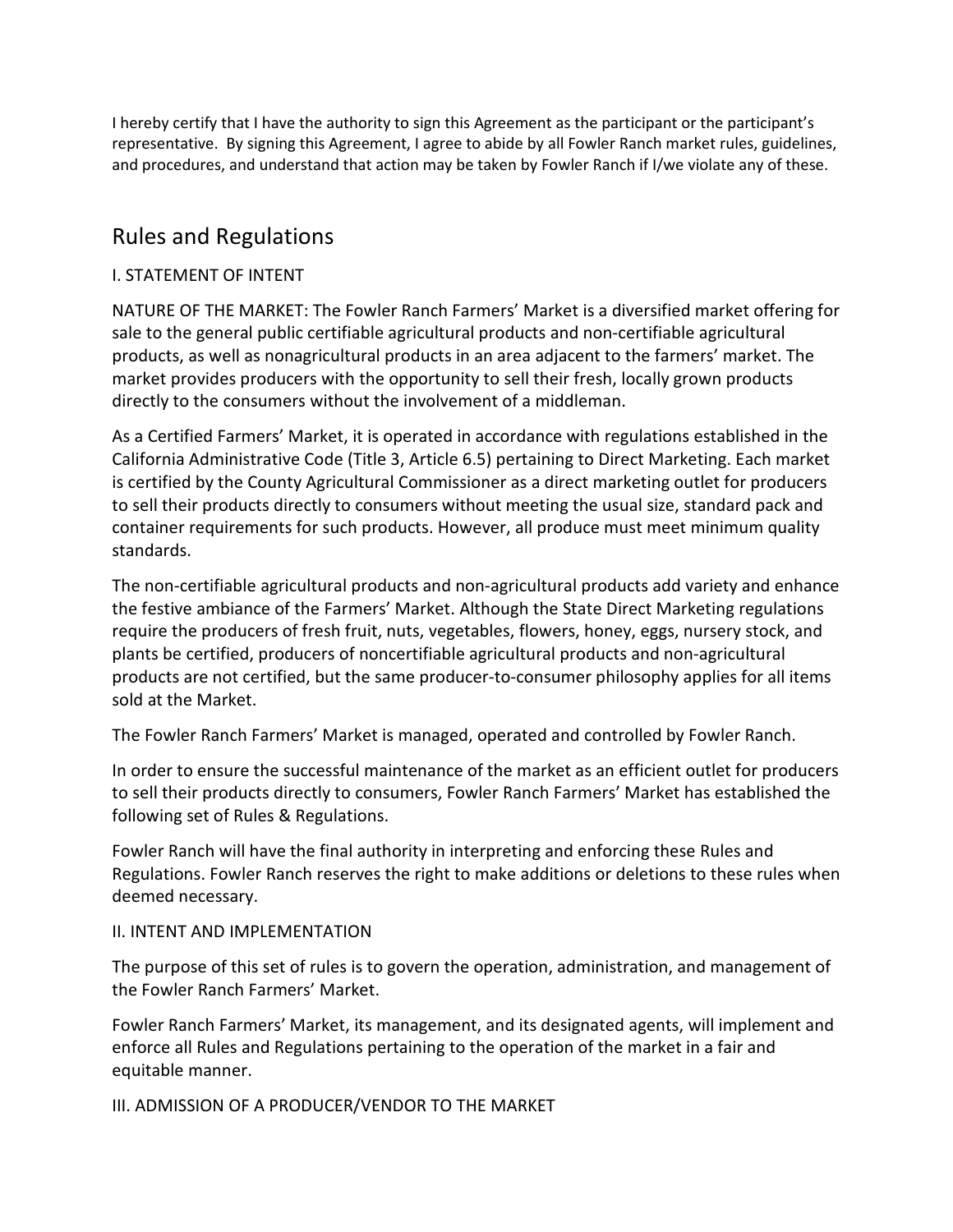Fowler Ranch Farmers' Market reserves the right to verify the authenticity of a producer's certified production of agricultural products.

Admission to sell at any market shall be at the reasonable discretion of the Market managers. In making this determination, the Market managers will consider the following:

A. Producer's/vendor's positive or negative history of the compliance with state, local government and market Rules and Regulations.

B. Producer's/vendor's history of market participation. When practical, significant weight, priority, and preference should be given to producers returning from previous seasons.

C. The competitive availability and number of sellers of producer's/vendor's product present within the market. If practical, monopolies and surfeits (gluts) should be avoided.

D. Whether the present number of sellers of producer's/vendor's product is adequately supplying consumer demand.

E. The number of spaces and other limitations of the market.

F. A Certified Producer shall not represent, nor be represented by more than two Certified Producers at the Fowler Ranch market in a 12-month calendar year unless approved in writing. All 2nd certificate producers must have an accepted application on file with Fowler Ranch.

Change of business ownership requires submission of a new application to the Fowler Ranch Farmers' Market, which will be processed as a new admission. The transfer or change of ownership does not grant or guarantee the new owner the same admission or current stall space assignment as the previous owner.

Fowler Ranch may waitlist a new vendor for a period of time and may limit the kind of product allowed to be sold.

IV. ADMISSION OF PRODUCTS TO THE MARKET

Admission of any certifiable agricultural or non-certifiable agricultural product to the market or nonagricultural product to an area adjacent to the market shall be at the reasonable discretion of Fowler Ranch. In making any determination in this regard, the market managers will consider the following:

A. Producer/vendor history of selling such product within or adjacent to the market. When practical, significant weight and preference should be given to products sold by producer/vendor in previous seasons.

B. The present number of sellers of producers/vendors product within or adjacent to the market. If practical, monopolies and gluts should be avoided.

C. Product from contiguous counties will be considered first, after consideration of Placer County producers/vendors.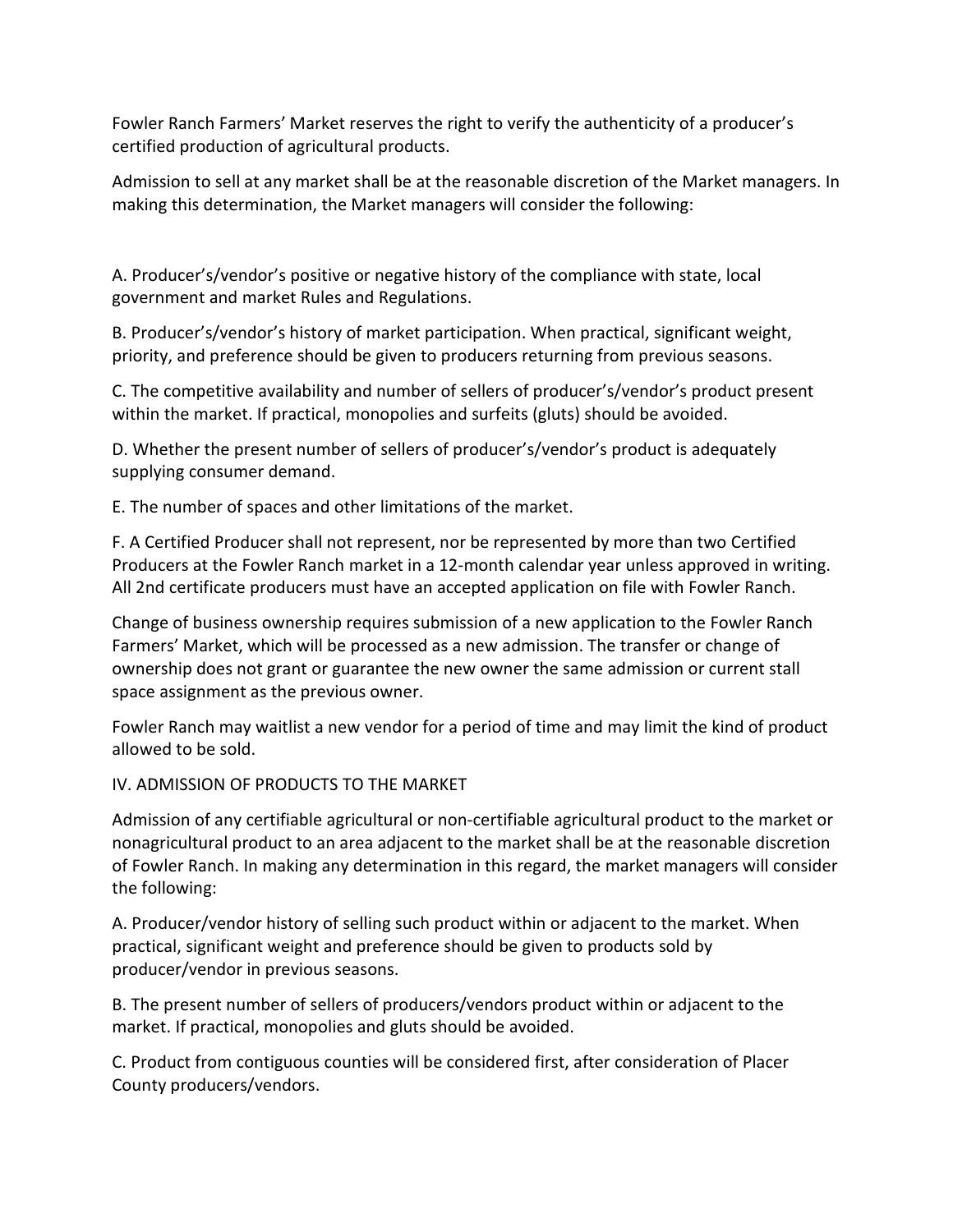D. Quality of product offered by the producer/vendor. First quality produce receives highest consideration. Culls or lowest grade sales are not acceptable.

E. All products sold must have been approved by Fowler Ranch Farmers' Market management. Producers may not be allowed to sell all of the commodities listed on their Certified Producer's Certificate. New products which the producer/vendor wishes to sell during the market season must be approved by the Market managers.

F. Other limitations and market policies affecting product admission.

All non-certifiable agricultural products must have been produced from product found on the producer's certified producer certificate. Producer must be able to show location and capability of processing or, if processing is done by a second party, the method used to ensure that the processed product returned is comprised of the original source product submitted by the producer for processing. Certifications from the processor verifying this may be required. Producer must show that all processing was accomplished under safe and sanitary conditions and that all of the proper health permits and certifications have been obtained. Products must be approved by the Market manager prior to sale.

# V. ASSIGNMENT OF SELLING SPACE

The producer's/vendor's location, space size and other factors of assignment of selling space within a market shall be at the reasonable discretion of the Market Manager. Sellers must accept the stall space assigned to them by the Market Manager. In making any determination of the assigned space, the Market Manager shall consider the following:

- A. Length of attendance at other reputable farmers' markets
- B. Length of attendance for the season
- C. Consumer-producer relationships
- D. Causing or maintaining an unsafe or unsanitary condition at the market.

E. Unreasonable or outrageous conduct considered detrimental or prejudicial to the purposes and interest of the Market, other vendors or customers.

F. The following Rules and Regulations apply to stall space assignments:

1. A producer's/vendor's selling privileges shall be suspended by the Market manager if the producer's certificate is revoked. The first such suspension will be for a period of thirty (30) days, commencing upon the effective date of the Notice of Suspension. The second such suspension will be for a period of sixty (60) days commencing upon the effective date of the Notice of Suspension. A third such suspension, at any time during a producer's affiliation with the Market, will result in expulsion from the Market.

2. Whenever a producer/vendor does not adhere to Market arrival and departure times or fails to notify the manager of his/her intention to sell at the Market on a specific day, the manager may revoke the producer's/vendor's stall space for two weeks. The producer/vendor may be assigned a different stall space than normal in the event of a late arrival.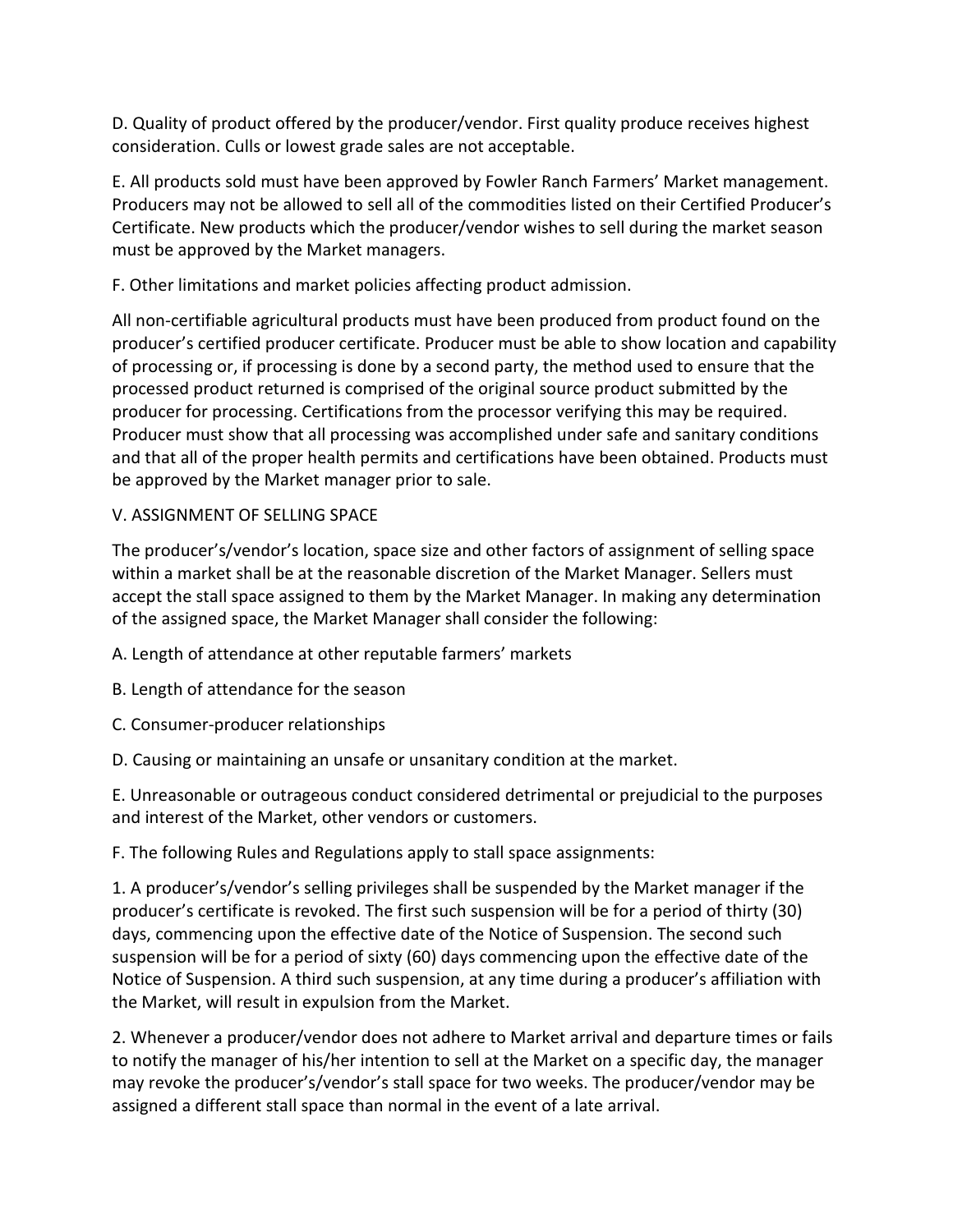# VI. OTHER MARKET RULES, POLICIES AND REQUIREMENTS

These additional rules shall apply to all producers/vendors within the Market:

A. Product Limitations: Sales of out-of-season produce are allowable only to the extent of their reasonable and normal storage life or upon proof that such produce was produced by producer in greenhouse facilities operated by such producer. All fruits and vegetables must meet State of California standards for maturity and quality. Second Quality produce is not allowed as the primary product for sale at the individuals stand. Per CDFA regulation, second quality fruits and vegetables may not be sold within the CFM. Only first quality produce will be allowed for sale.

# B. Scales:

All scales used in the Market must have current valid inspection seals from the seller's County Sealer of Weights and Measures.

# C. Certificates:

Producer certificates with two or more names listed must prove acknowledged evidence of partnership or other legitimate business agreement.

#### D. Prices:

All prices must be clearly marked or posted. Collusion and deceptive pricing practices are prohibited. Bargaining with the consumer is specifically not allowed.

# E. Market Hours:

Arrival and Departure. Sellers must arrive no earlier than 120 minutes prior to and no later than 30 minutes prior to the published opening time of the market and leave within one hour after the published closing time of the market. Sellers may be required to relocate if they are set up too early. Sellers arriving less than 30 minutes prior to the opening of the market may be denied vehicle access and be required to offload. Sellers may leave the market site prior to the published closing time only in case of emergency and only upon the approval of the Market Manager who will assess public safety and welfare. Stalls must be staffed during Market hours. Vendors are not allowed to disassemble booths before the end of a Market unless permission is received from the Market Manager.

# F. Market Deliveries:

All deliveries must be completed 30 minutes before the opening and otherwise conducted 30 minutes after the closing of the market. This includes delivery of CSA's or presold product, vendor to vendor transfer of product, etc. Delivery vehicles must not be in the marketplace. Delivery of additional vendor product for sale at the market during market hours may be allowed with the approval of the Market Manager prior to the arrival of the delivery. Delivery vehicles are not allowed to double park, use handicap spaces, or otherwise interfere with pedestrian and automobile traffic.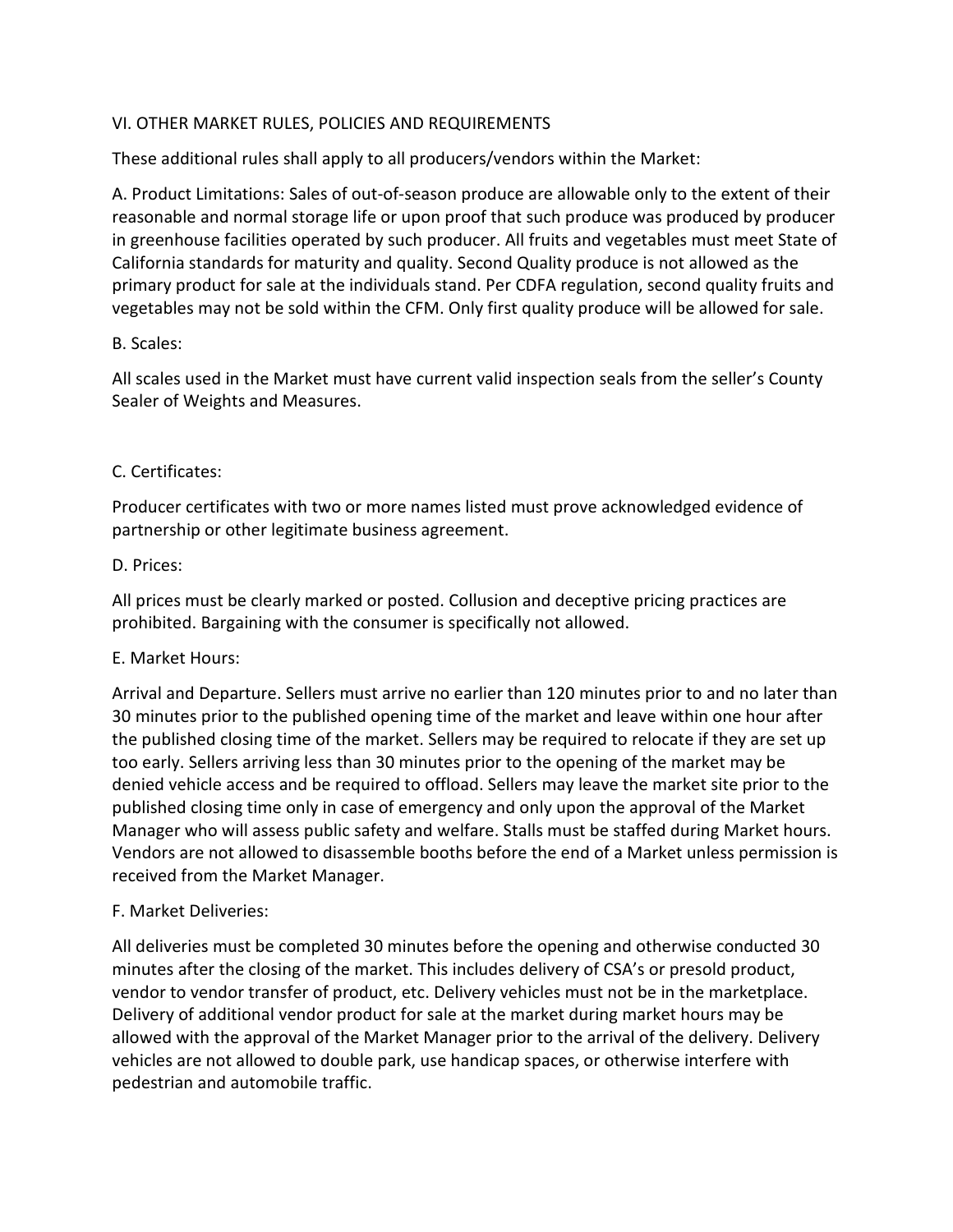### G. Market Attendance:

Cancellations. Producers/vendors are required to cancel 24 hours in advance of the Market they will miss by notifying the Market Manager. You must text the Market Manager - phone number will be provided when you have been accepted to participate in the Farmers' Market. Leaving a message on the Market phone line or e-mail to the general e-mail address does not constitute notice. Producers/vendors who cancel less than 24 hours before market day are responsible for the stall fee. Producers/vendors who fail to notify the Market Manager of a cancellation twice in a three (3) month period or cancel a market 3 times in a 3-month period may permanently lose their stall space for that market.

#### H. Product Packaging:

Products that are prepackaged, closed, and sold by weight must be labeled with the name, address and zip code of the producer/vendor and a declaration of product identity and net quantity. The producer/vendor must make sure that all other applicable labeling requirements for their product(s) are met.

I. Setups, Safety and Sanitation:

1. All display table frontage must be behind the setup line designated by the Market Manager. No boxes or produce displays may extend into the common customer traffic aisle way. Tables and other display fixtures must be sturdy, stable and not overloaded. All shades and shelters must be tied down and completely secured in windy conditions or be subject to immediate and uncompromised removal.

2. Absolutely no rubbish of any type will be allowed on the stall grounds, the consumer area directly surrounding the stall, or in any other contiguous area that could constitute a health or safety issue. Any waste water generated during the market for washing of produce or utensils must be collected by the producer/vendor, removed from the market area in a container with a lid, and properly disposed of at the producer's/vendor's farm or business through the approved plumbing system which shall discharge into the public sewerage, into an approved private sewage disposal system, or as approved by the enforcing officer.

3. Before the producer/vendor may leave the market, both the stall section and the surrounding area must be totally free of any produce and debris. Producer's/vendor's trash shall be removed by the producer/vendor and disposed of properly. Failure to follow the above referenced issues will result in the revocation of the seller's stall space and a \$50.00 fine.

4. Pets are not allowed within the confines of the market as per State Health and Safety Code.

5. Smoking is not permitted within 100 feet of the market.

6. Gas cans are not permitted within the market area. If generators are to be used by a vendor, they must be filled with fuel ahead of time and have adequate capacity to remain in operation for the duration of the market without being refilled. Refilling during market hours within the market area is not allowed.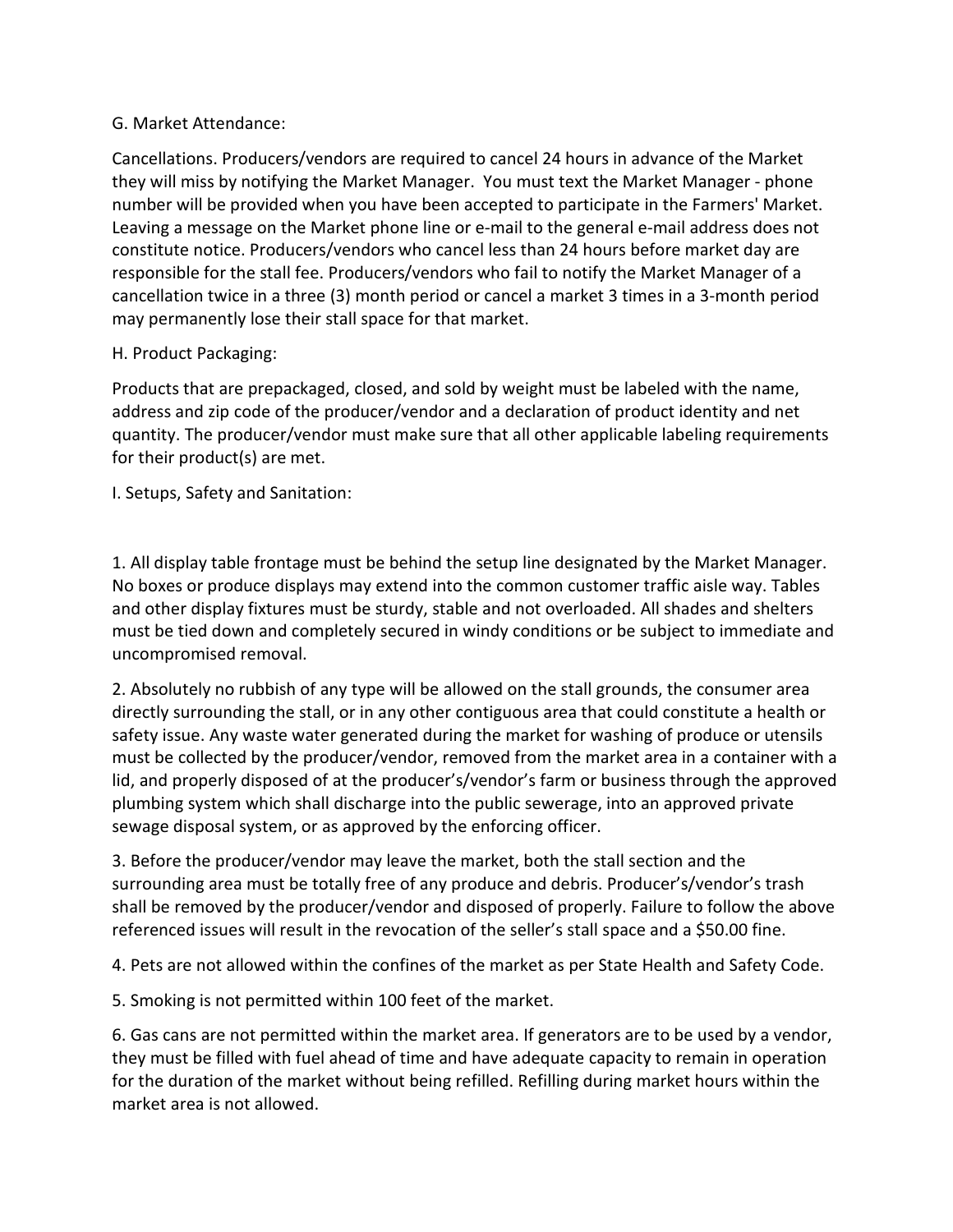# J. Sampling:

Sampling of products is allowed only so long as the sampling procedures are in compliance with state and county regulations concerning the safe distribution of food products. Fowler Ranch Farmers' Market may issue its own sampling guidelines that are more restrictive than those of the state or county.

K. Noise, Disturbance, and Intrusion:

With few exceptions, no radios are allowed to be played during market sales hours. No loud hawking, barking or shouting to promote product is allowed. All product promotion must occur within the space assigned to the producer/vendor and not in any common area. Disruptive action in the market is prohibited. If generators are used, they must be reasonably quiet and may not cause a disturbance to other vendors or customers. If the market receives complaints regarding generators used in the market area, they may be disallowed.

L. Signage:

1. All producers/vendors must display a sign identifying their name or the name of their establishment and the city or town where their production occurs. Certified producers and agricultural producers must meet the requirements of CA Code AB 1871, including:

SEC. 8.

(1) Post a conspicuous sign or banner at the point of sale that states the name of the farm or ranch, the county where the farm or ranch maintains the production grounds that produced the products being offered for sale is located, and a statement that "We Grew What We Are Selling" or "We Raised What We Are Selling" or "We Grow What We Sell" or similar phrases that clearly represent that the farm or ranch is only selling agricultural products that they themselves have grown or raised on California land that they possess or control. Product sales by different farms at the same vendor stand shall separate the products from each farm or ranch and correspondingly post the required sign or banner in direct relationship with the sales display of the products produced by each farm.

Non-certified vendors must include their zip code on their banner.

2. Signs posted by producers/vendors may be subject to approval of the Market Manager. Negative signage such as "Please don't touch the produce", etc. is not allowed.

3. Easy to read signs must be posted for each product listing the name of the product and the price. Items may be sold by weight, each, bunch or container. All items sold within the Market should be priced in a standard, clear way for the customer, and must follow majority acceptable unit of quantity pricing guidelines. A closed or sealed container must be labeled with IRQ information (Identity of Product, Responsible Party, Net Quantity).

4. All certified producer certificates, permits and licenses are required to be displayed during selling hours.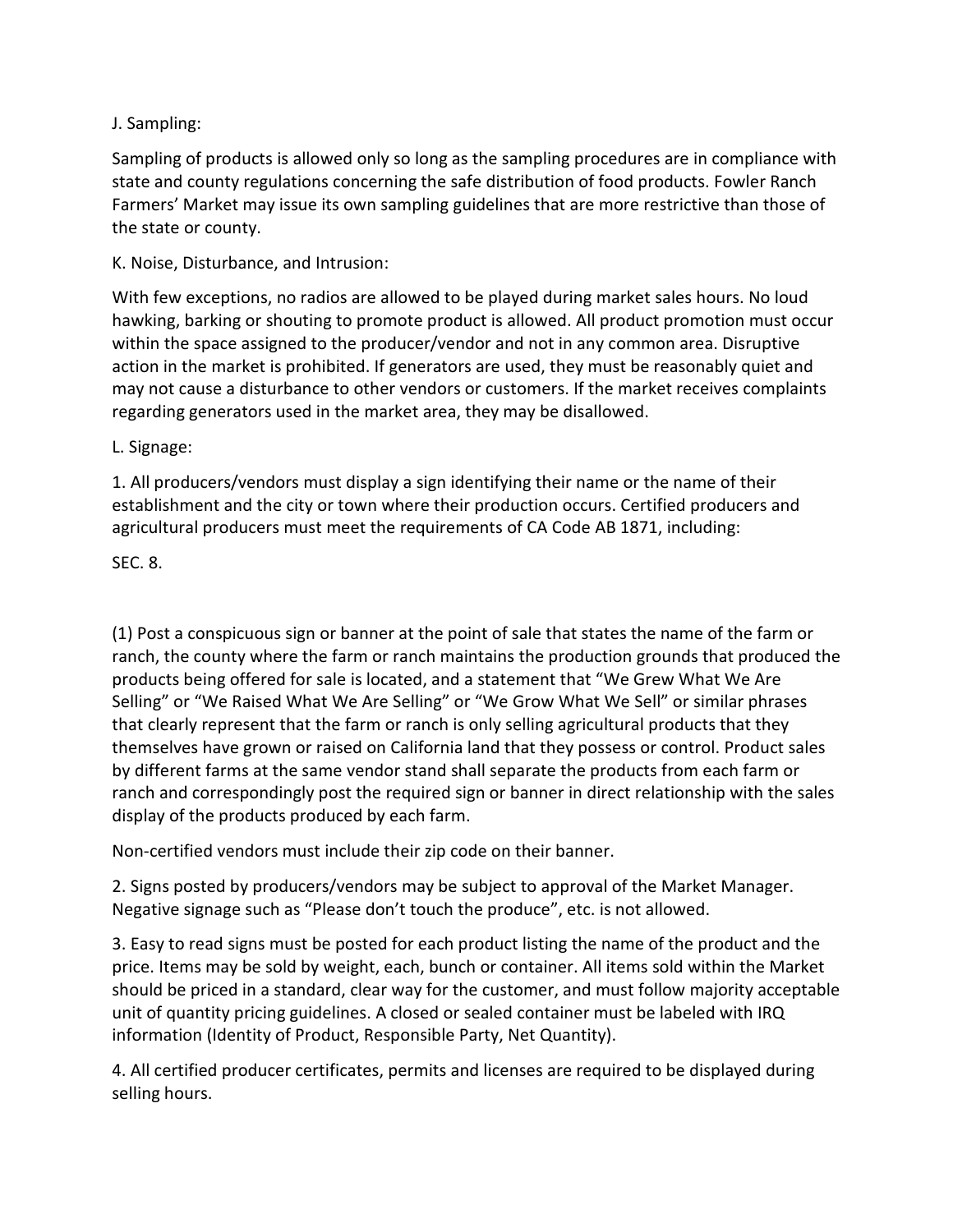5. In the case of 2nd certificate product, the stall signage must clearly indicate to the consumer which products are produced at which farms. The products must be clearly separated and ownership clearly identified at the stall. Any rules regarding signage for growing practices or other purposes must be followed independently for the two sets of products.

M. Stall Spaces:

1. Each regular stall space is 10'x10' with 10' of linear selling frontage. Vendors who elect to rent more than stall space may be required to rent that amount of space for the entire season. This is dependent upon the market and space availability.

2. Vendors who have vehicles larger than the parking space allocated to their stall space may be required to offload their vehicle. Typically, one 10'x10' stall space will accommodate one standard size pickup. Vehicle space is not guaranteed.

3. Stall space assignments are at the discretion of the Market Manager.

4. Signs or products must be placed so as to not block more than 50% of the line of vision from one stall to any other stall.

5. Vendors are expected to remain for the full length of the market. Vendors are required to leave stalls and tables set up in the event that they sell out of product for the day. The market recommends that vendors have signs in place that identify that the vendor is out of product. The market further recommends that the vendor have some type of marketing materials available for the customer to take away.

# N. Conduct:

1. Any statement and/or action which is deemed to be offensive, abusive, or otherwise inappropriate to a customer, market manager, market staff person, attending producer/vendor, or any official from a city, county, or state agency conducting business within the Market parameters, will be considered a violation to these market rules and will be subject to any or all disciplinary steps indicated in these market rules.

2. All producers/vendors shall sell/market their products in a manner satisfactory to the Market Manager, and in an honest, conscientious, and business-like manner.

3. Producers/vendors must wear appropriate clothing while on the market premises as deemed by the Market Manager.

# O. Insurance:

1. Producers/vendors must, at all times while selling at the Market, take out and maintain in full force and effect a current policy or policies of general public liability and product liability. These policies must name the "Fowler Ranch by Fowler Nurseries, Inc its employees and agents" as an Additional Insured; give Fowler Ranch ten (10) days advance written notice prior to its cancellation, if canceled during the operated season; and provide coverage of \$1,000,000.00 each or greater. A certificate showing proof of insurance naming Fowler Ranch by Fowler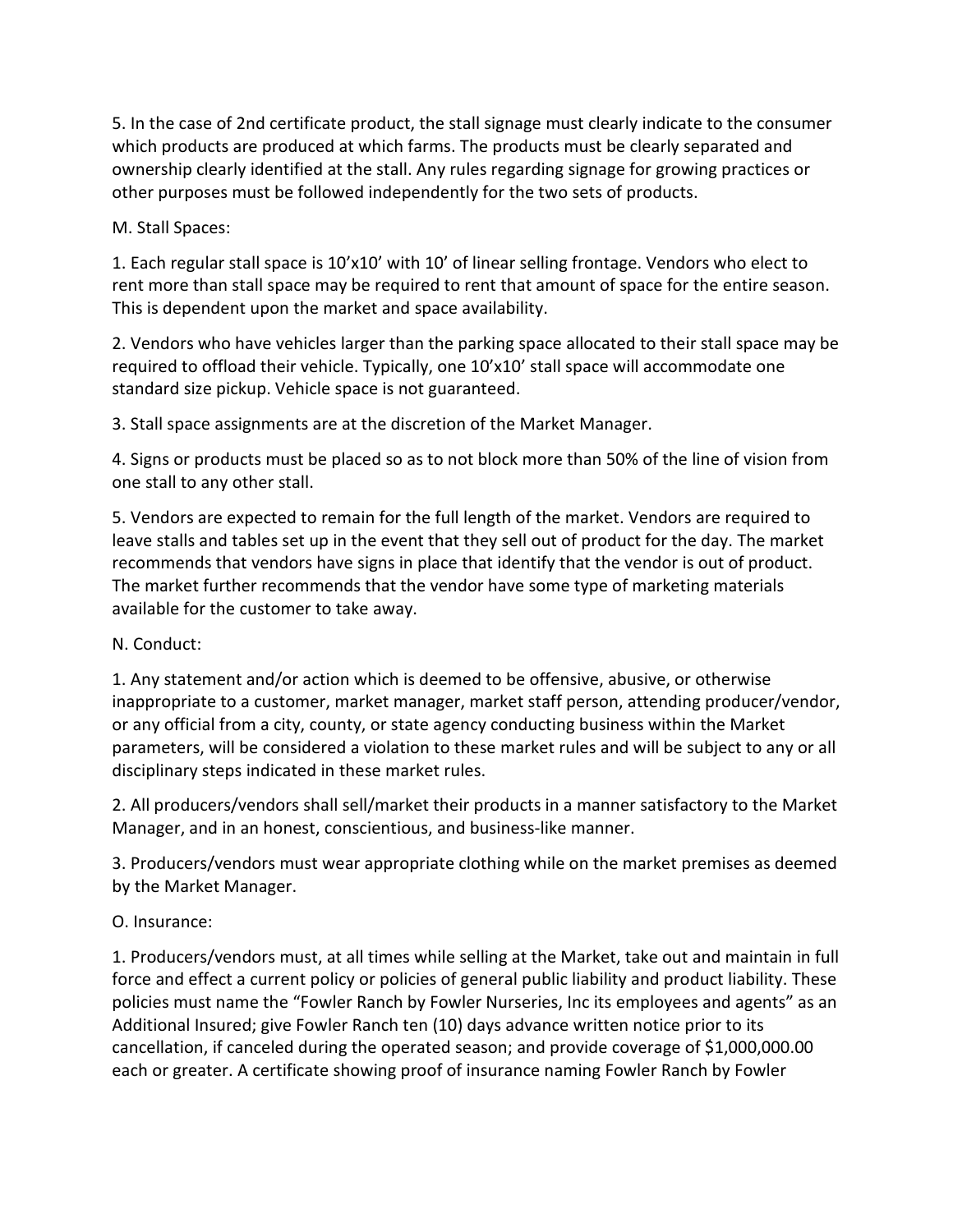Nurseries, Inc. as an additional insured shall be filed with the organization before entry into the Market.

2. In addition, all vendors must carry an automobile insurance policy.

# P. Sales of Organic Products:

The only products that may be promoted, represented or sold as organic are those that meet the requirements of the Organic Products Act of 2003. The promotion, representation or description of products as organic that do not meet the requirements of the OPA of 2003 is a violation of the law and these Rules and Regulations. If a producer is selling both Organic and Conventionally grown products at the same stall, clear and concise separation of the products and signage shall be required.

Q. CSA/Cash Cards/Presales & Deposits on Future Production/Shipping Programs This policy is based upon the regulations contained in California Administrative Code Title 3, Division 3, Chapter 1, Subchapter 4, Article 6.5, Section 1392.1.

1. CSA's (Community Supported Agriculture): CSA's are programs where a customer purchases an interest in a producer's intended future production. Producer's may not, take payment for, or make deliveries of CSA's or modified market CSAs of any nature at the Fowler Ranch Farmers' Market. Modified CSAs include, but are not limited to, those programs where a producer has sold a CSA interest elsewhere and is allowing the customer to pick up product from what is displayed at the producer's market stall during the Fowler Ranch Farmers' Market. Any questions regarding what is considered a CSA may be directed to the Fowler Ranch Farmers' Market.

2. Cash Cards: The intent of the cash card is to receive payment in advance of delivery for a specified dollar amount of product. Cash cards or their likeness are not to be sold or redeemed at Fowler Ranch Farmers' Market. Loyalty programs may be utilized. For example, a customer purchases 9 watermelons during the course of a season and receives a  $10<sup>th</sup>$  watermelon free. The card is initialed or punched every time a watermelon is purchased. There is no upfront cost for the program to the customer.

3. Presales & Deposits on Future Production: All sales at the Fowler Ranch Farmers' Market are conducted as point of purchase sales, i.e., currency exchanges hands when the product is available at the market. Deposits or financial transactions of any nature cannot take place unless the product is readily available at the market. For example, a rancher cannot take a deposit in advance of livestock production and harvest. Product must be readily available on the day that the financial transaction occurs. Promotion of presales or deposits for future production is not allowed at the Fowler Ranch Farmers' Market.

4. Shipping Programs: A financial transaction can occur at the market only if the vendor has that product available at the time of the transaction and said product is available for purchase on the day of the transaction and the customer wishes to have the product shipped. No financial transactions can occur for product that will be available for shipment or receipt at a later date. For example, a mandarin grower currently harvesting and selling mandarins at the market may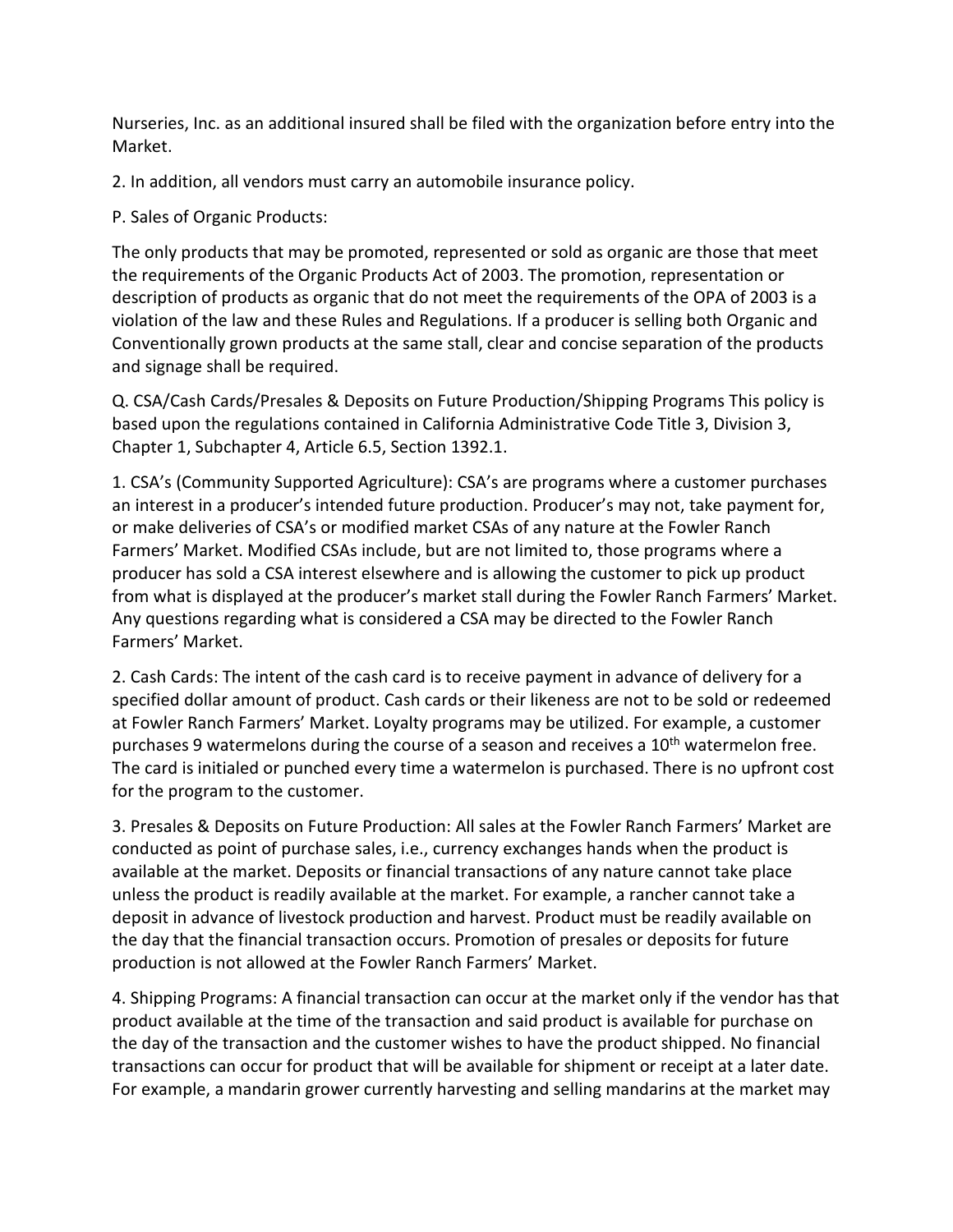take payment for an order to be shipped. Conversely, a mandarin grower who does not yet have mandarins for sale may not take orders or payments for mandarins to be shipped.

### R. Marketing/Promotion/Solicitation:

It is recommended that vendors promote their operations through the use of flyers or handouts, not to be larger than an 8.5" x 11" sheet telling customers who they are, what they do and where to get further information regarding their business. An example would be a flyer telling your business story, products offered and contact information, including email, phone number and website. These flyers/handouts are to be distributed to the customer not displayed as a poster.

Drive the customer to your website: To aid in vendor promotion and marketing, Fowler Ranch Farmers' Market will be highlighting each vendor on various platforms, such as our website Facebook and Instagram.

#### S. Violations:

Violations of these rules or policies may result in a fine, penalty or other disciplinary action. The severity of any penalty or discipline imposed shall be directly related to the gravity or repetition of the violation. The following disciplinary steps may be issued by the Market Manager or Market Owners. Severity of the penalties will be dependent upon the nature and intent of the offense and may not necessarily follow the order below:

- 1. An oral warning
- 2. A written notice of violation
- 3. A written notice of violation with a \$100.00 fine
- 4. A written notice of violation with a fine determined by violation
- 5. Market suspension of any length, up to eighteen months

A producer/vendor is responsible for the actions of the producer's/vendor's representatives, employees, or agents.

If possible and reasonable under the circumstances, a Market Manager must attempt to give adequate warning and notice of consequential action prior to the actual action of removal or other disciplinary action.

If a producer/vendor challenged Fowler Ranch Farmers' Market in a court of law and the court finds in favor of the Market, said producer/vendor agrees to pay all costs associated with the legal action.

The penalty for producers/vendors who sell product(s) not of their own production is suspension and/or a fine subject to the discretion of the Market owners. This applies to the owner(s), producer(s), employee(s) or other representatives associated with the business. The maximum suspension period shall be eighteen months and withdraw all consideration with respect to past participation for same. Suspended party(s) shall not sell for themselves or on behalf of any other producer during the suspension period at the Market.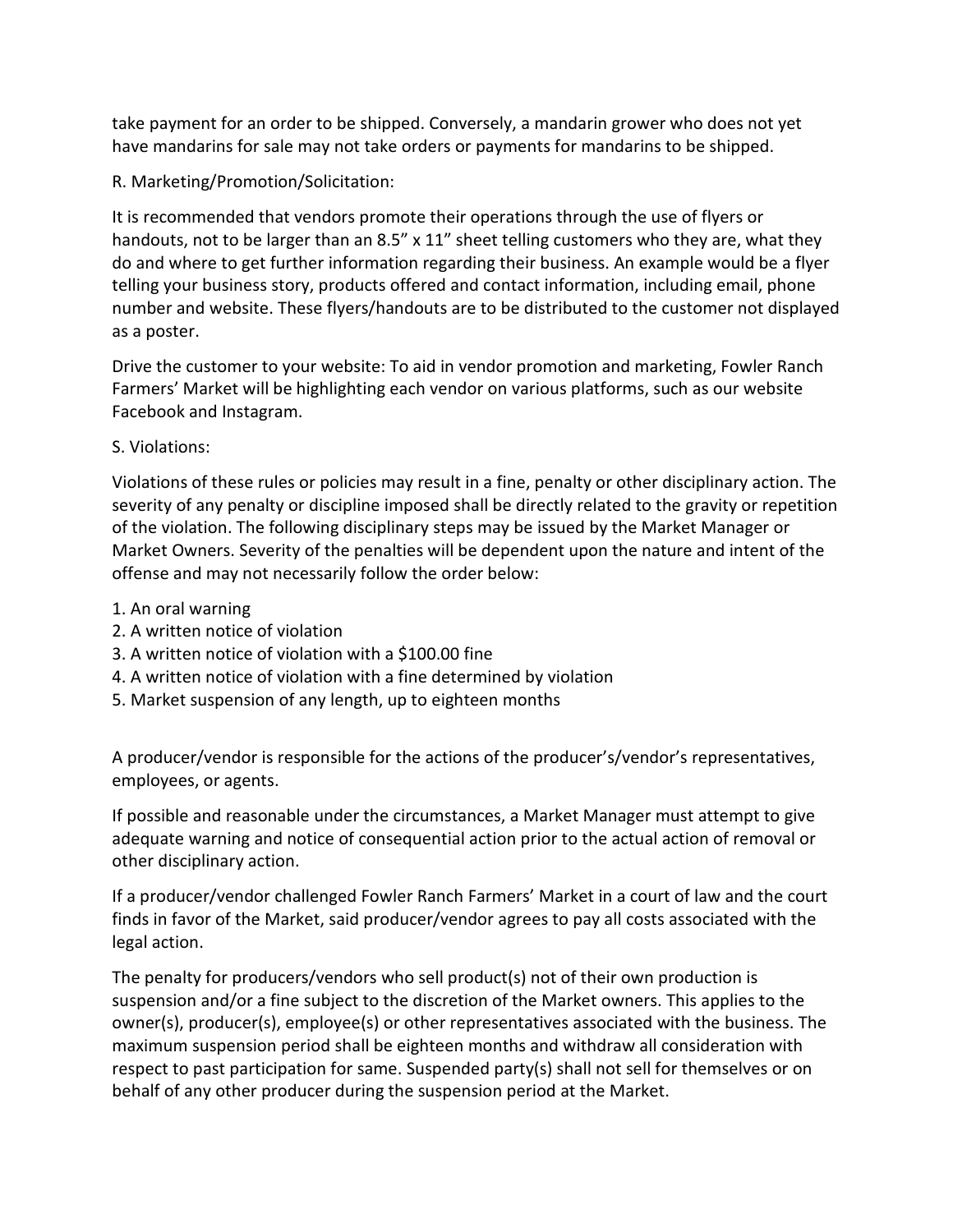A second violation will cause permanent disqualification from the Market.

A producer/vendor that is cited by the Department of Agriculture or the Environmental Health Department and/or causes a re-inspection will be responsible for the re-inspection fees. A producer/vendor whose violation results in a penalty or fine against Fowler Ranch Farmers' Market will be responsible for reimbursement of the penalty or fine to the Market.

#### STATE REGULATIONS RE: FARMERS' MARKETS

Note: The regulations listed below are current to the best of our knowledge. All regulations can be found on the CDFA website.

I. CALIFORNIA Code of Regulations: /s/1392.4. Conditions of Direct Marketing

(a) Except as provided in subsection (f) below, producers or certified producers may sell or offer to sell only agricultural products which they have produced to consumers at a certified farmers' market. The certified producer's immediate family or employee(s) may also act for and sell the certified producer's agricultural products. No certifiable agricultural products may be sold at a certified farmers' market unless such products are listed on the certified producer's certificate.

(b) All agricultural products, when sold or offered for sale at a certified farmers' market or at or near the point of production, shall comply with all applicable requirements of Article 1 (beginning with Section 113700), 2, 3, 4, 5, 6, 7, 11, 13, and 15 of Chapter 4 (California Uniform Retail Food Facilities Law), Division 104, Part 7, of the California Health and Safety Code, and Chapters 1 (beginning with Section 109875), 2, 4, 5, and 8 (California Sherman Food, Drug, and Cosmetic Law), and Division 104, Part 5, of the California Health and Safety Code.

(c) Only agricultural products may be sold or offered for sale at a certified farmers' market. The sale of nonagricultural products shall not be permitted in the area designated as a certified farmers' market.

(d) The certified producer's embossed photocopy certificate shall accompany the certified agricultural products during transportation and shall be conspicuously posted at the point of sale.

(e) When any agricultural products are sold by weight, the type of scale used shall be approved by the Department of Food and Agriculture and shall be tested and sealed for use by the county sealer-director of weights and measures.

(f) A certified farmers' market may allow, or prohibit, a certified producer or his/her immediate family member or employee to sell at that market certified agricultural products on behalf of a maximum of two other certified producers including, but not limited to, separate entities, such as partnerships, in which the certified producer has an interest as an individual member. If such practice is allowed, the following provisions shall be met by the certified producer and shall be specified in the certified farmers' market's rules and regulations: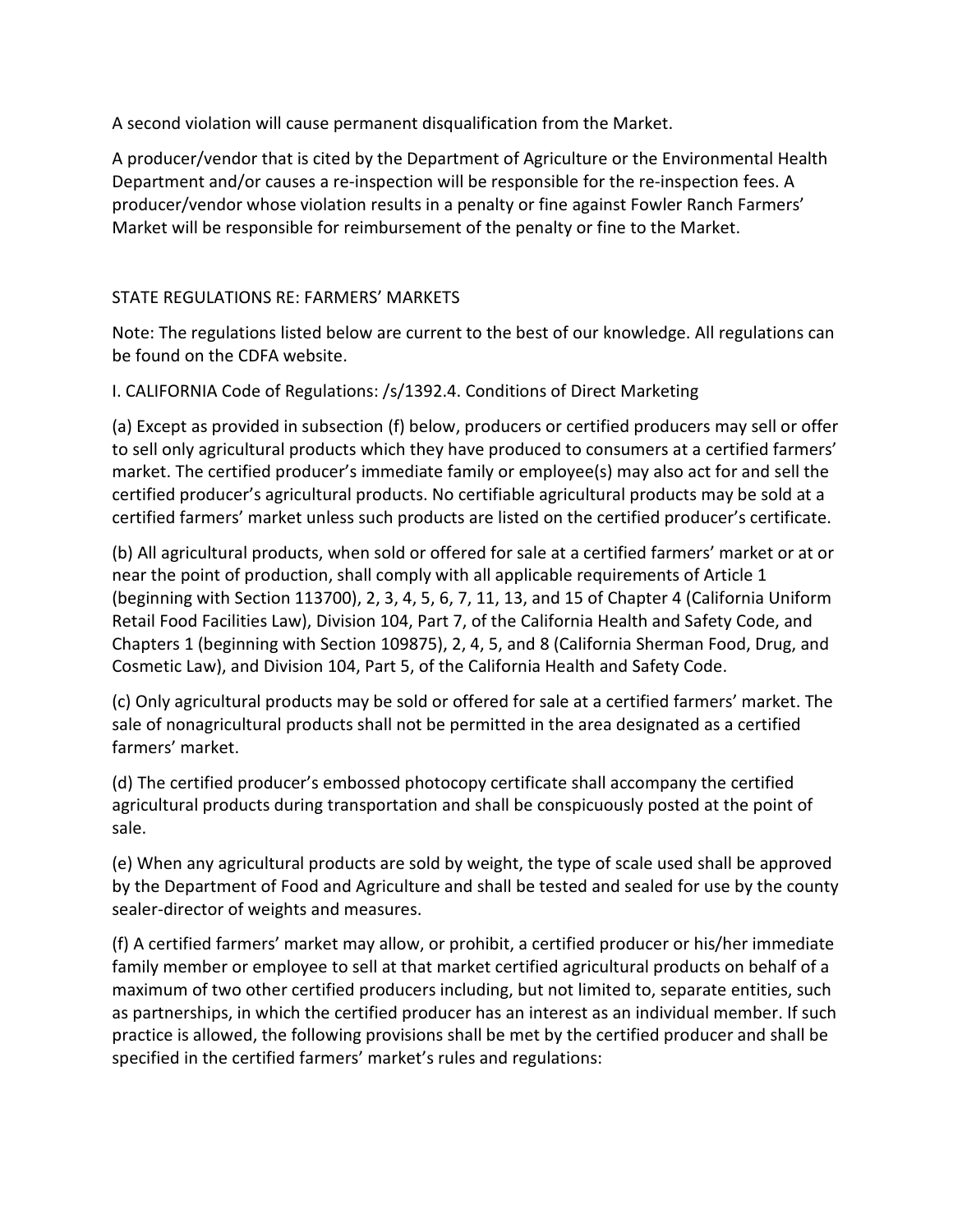(1) A certified producer shall not represent, nor be represented by more than two other certified producers in a 12-month period.

(2) Each certified producer's certified agricultural products to be sold or offered for sale shall be separated and identifiable by each certified producer's valid certificate at the point of sale.

(3) The name of the certified producer for whom another certified producer is selling shall appear on the certificate of the certified producer that is conducting sales at a certified farmers' market.

(4) The name of the certified producer who is selling the products of another certified producer shall appear on the certificate of the person or entity for whom the certified producer is selling.

(5) The certified producer selling for another certified producer shall be selling or offering for sale, at the same certified farmers' market on the same day, certified agricultural products which the certified producer conducting the sales has produced and which are in greater volume than the volume offered for sale for the other certified producer. For purposes of this section, the volume shall be measured by the weight or dollar value of the products at the time and point of sale. This volume requirement shall apply only at the beginning of each day of sale.

(6) The producer applying for certification shall obtain and submit to the agricultural commissioner, prior to certification, written authority from said other certified producers to sell on their behalf.

(7) Commission sales and buying and selling between certified producers is prohibited. Any payment made for the service of one certified producer selling for another certified producer shall not be related to the volume or value of the products sold.

(8) The operator of a certified farmers' market may prohibit or otherwise establish rules regarding sales permitted under this subsection that are more restrictive, provided that such prohibition or restriction is contained in the market's written rules and regulations.

(9) A certified producer who sells certified agricultural products on behalf of another certified producer or whose products are sold by another certified producer at a certified farmers' market shall keep for a period of not less than three years, the following records relating to such products:

(i) Date of transfer to seller and accurate amount of products, by weight, dry measure, or count, transferred. Each separate product and amount shall be recorded according to variety.

(ii) Date of sale and accurate amount of products, by weight, dry measure, or count, sold. Each separate product and amount shall be recorded according to variety.

(iii) Names of both certified producers involved.

(10) A certified producer subject to this subdivision shall produce, for inspection, records required by this section upon demand of a representative of the department or county agricultural commissioner.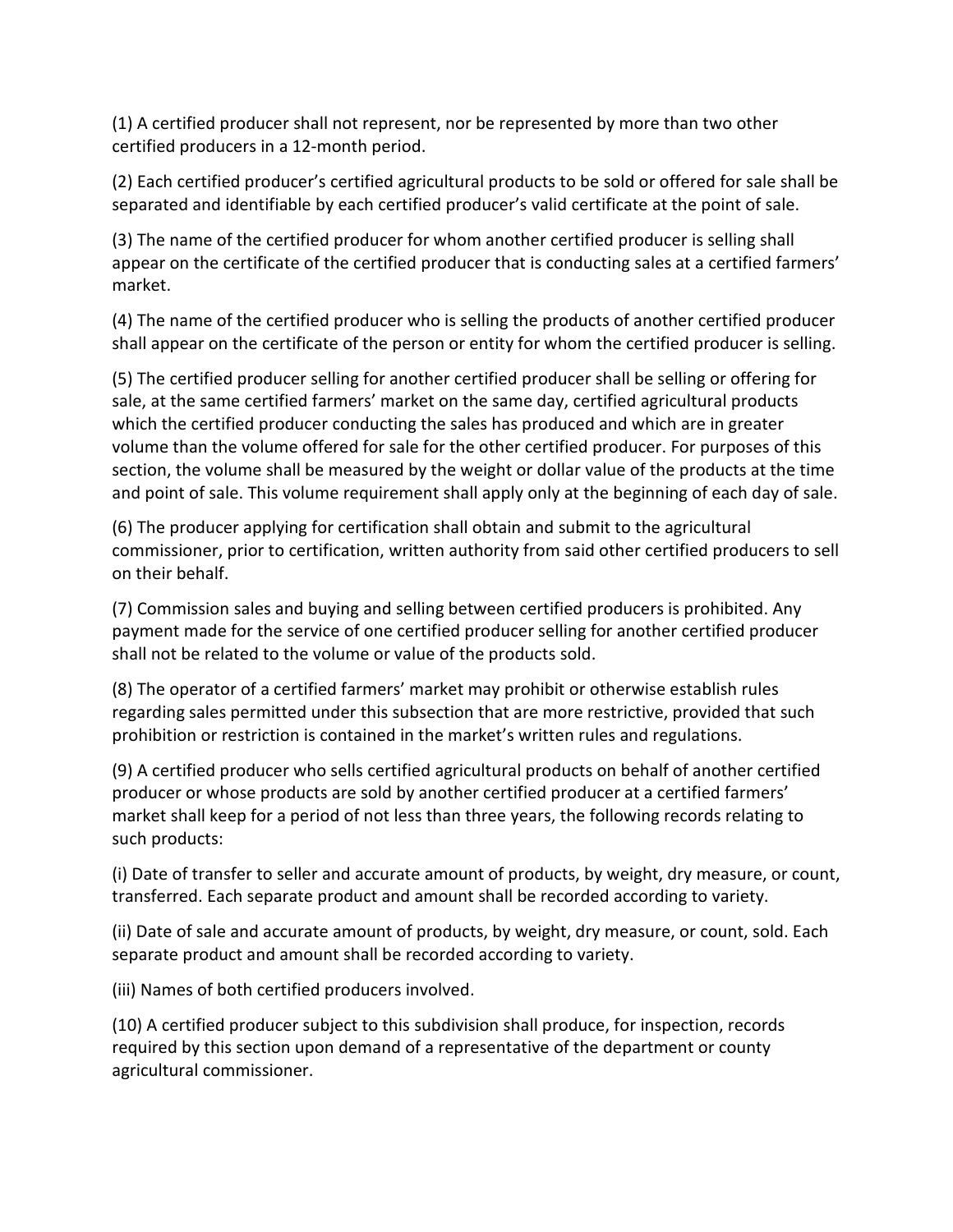(g) Any person selling organic products or representing products as organic at a certified farmers' market shall conspicuously post at the point of sale a photocopy of his or her current State of California organic registration and, if applicable, documentation of his or her organic certification. Prior to posting organic documents, it is permissible to conceal from public view acreage and dollar amounts pertaining to annual sales. A complete photocopy of the original, unaltered, current organic documents(s) shall, upon the request of an enforcement officer, be made available for review at any time during participation in a certified farmers' market.

(h) Any person selling organic products or representing products as organic on behalf of another certified producer at a certified farmers' market shall conspicuously post at the pointof-sale a photocopy of the represented certified producers' current State of California organic registration and, if applicable, documentation of the represented certified producers' organic certification. Prior to posting organic documents, it is permissible to conceal from public view acreage and dollar amounts pertaining to annual sales. A complete photocopy of the original, unaltered, current organic document(s) shall, upon the request of an enforcement officer, be made available for review at any time during participation in a certified farmers' market.

#### II. CALIFORNIA RETAIL FOOD CODE:

When selling at the markets, the producer and the producer's agricultural products shall comply with all applicable requirements of the California Retail Food Code and the California Sherman Food, Drug and Cosmetic Law, specifically:

(1) All food shall be stored at least six inches off the floor or ground or under any conditions that are approved.

(2) Food preparation is prohibited at Certified Farmers' Markets with the exception of food samples. Distribution of food samples may occur provided that the following sanitary conditions exist:

(a) Samples shall be kept in approved, clean covered containers.

(b) All food samples shall be distributed by the producer in a sanitary manner.

(c) Clean disposable plastic gloves shall be used when cutting food samples.

(d) Food intended for sampling shall be washed or cleaned in another manner of any soil or other material by potable water in order that it is wholesome and safe for consumption.

(e) Notwithstanding Section 114205, potable water shall be available for hand washing and sanitizing as approved by the enforcement agency.

(f) Potentially hazardous food samples shall be maintained at or below 45 degrees F and shall be disposed of within two hours after cutting.

(g) Wastewater shall be disposed of in a facility connected to the public sewer system or in a manner approved by the enforcement agency.

(h) Utensils and cutting surfaces shall be smooth, nonabsorbent, and easily cleanable or single use articles shall be used.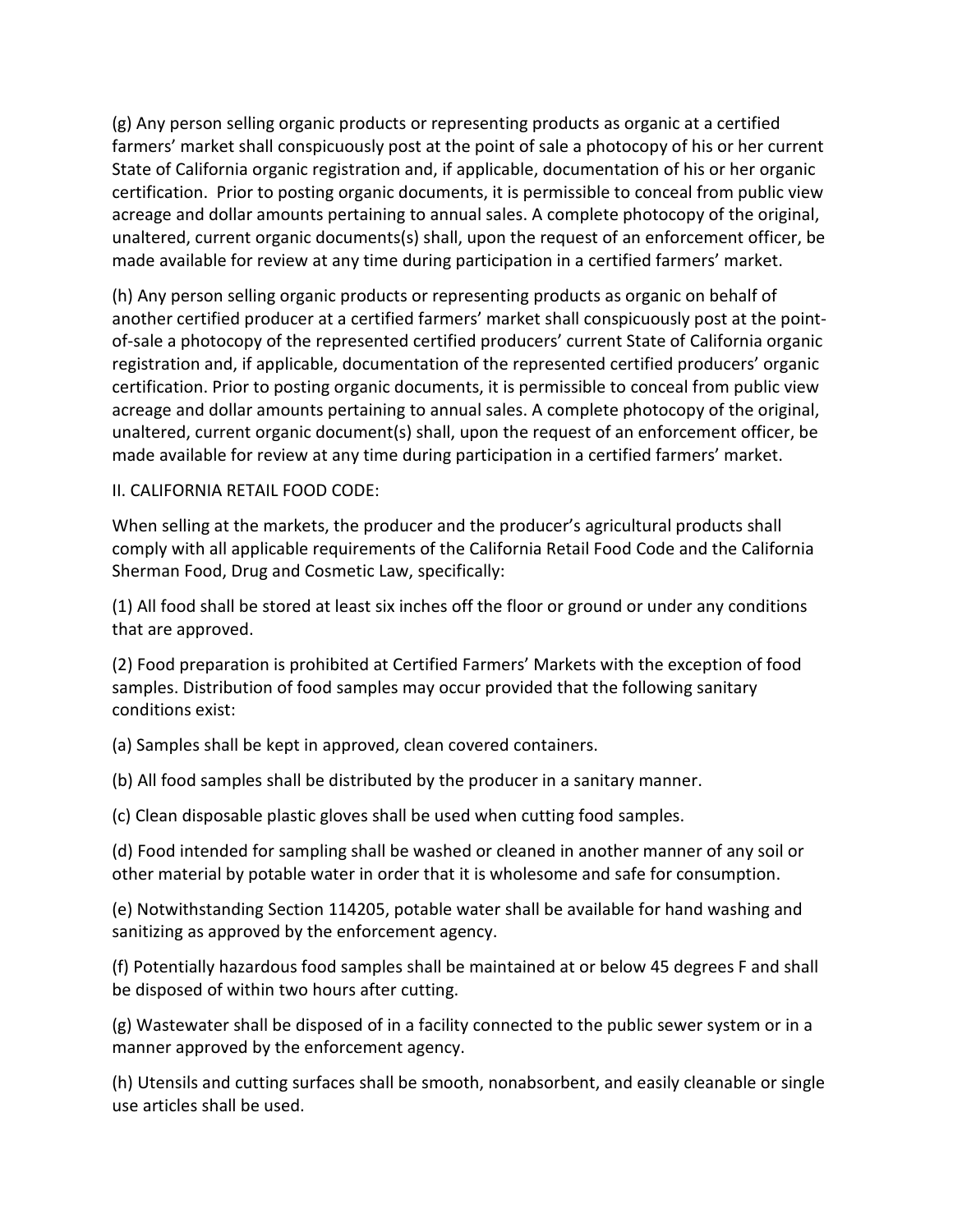(3) Processed foods must be processed in an approved facility, properly packaged and labeled under clean and sanitary conditions.

(4) Dried fruit and shelled nuts sold in an unpackaged bulk form must be displayed with a cover and conform to dispensing methods approved by the local health department.

(5) No live animals, birds or fowl may be kept or allowed within 20 feet of any area where food is stored or held safe.

(6) Vendors selling nonagricultural food products are required to have a valid Health Permit and Temporary Food Facility Permit from the local jurisdiction and are not considered part of the Certified Farmers' Market.

(7) All products grown produced or processed as organic must be labeled according to the requirements of the Organic Products Act of 2003. Organic product must be registered with the California Department of Food and Agriculture. Registration must be prominently displayed. In addition, product requiring certification by an USDA accredited certification agency must also prominently display the certification seal.

(8) Smoking is not permitted in produce display and immediate sales area.

III. DEFINITIONS:

California Retail Food Code 113871.

(a) "Potentially hazardous food" means a food that is natural or synthetic and that requires temperature control because it is in a form capable of supporting the rapid and progressive growth of infectious or toxigenic micro-organisms, the growth and toxin production of Clostridium botulinum, or, in raw shell eggs, the growth of salmonella enteritis.

(b) "Potentially hazardous food" includes a food of animal origin that is raw or heat-treated, a food of plant origin that is heat-treated or consists of raw seed sprouts, cut melons, and garlicin-oil mixtures that are not acidified or otherwise modified at a food processing plant in a way that results in mixtures that do not support growth as specified under subdivision (A.)

(c) "Potentially hazardous food" does not include any of the following:

1. A food with an aw value of 0.85 or less.

2. A food with a pH level of 4.6 or below when measured at 75ºF.

3. A shell egg that is not hard-boiled but has been treated to destroy all viable salmonellae.

4. A food in an unopened, hermetically sealed container that is commercially processed to achieve and maintain commercial sterility under conditions of nonrefrigerated storage and distribution.

5. A food that has been shown by appropriate microbial challenge studies approved by the enforcement agency not to support the rapid and progressive growth of infectious or toxigenic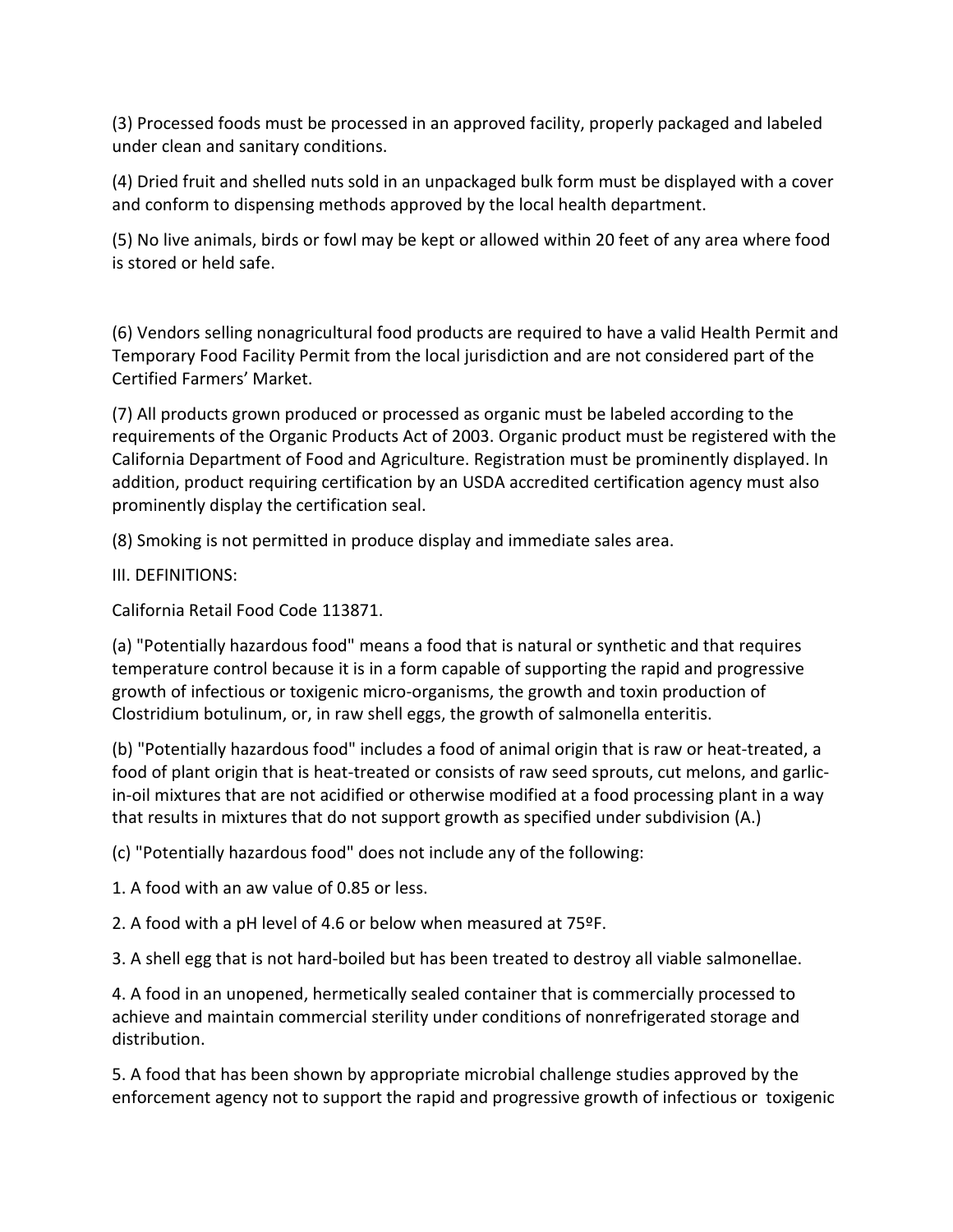micro-organisms that may cause food infections or intoxications, or the growth and toxin production of Clostridium botulinum, such as food that has an aw and a pH that are above the levels specified under paragraphs (1) and (2) and that may contain a preservative, other barrier to the growth of micro-organisms, or a combination of barriers that inhibit the growth of microorganisms.

6. A food that does not support the rapid and progressive growth of infectious or toxigenic microorganisms, even though the food may contain an infectious or toxigenic microorganism or chemical or physical contaminant at a level sufficient to cause illness.

# IV. SAMPLING GUIDELINES

Farmers' Market Sampling Procedures

Be aware that food preparation is prohibited at Certified Farmers' Markets, with the exception of the food samples. Distribution of food samples is allowed provided that the following sanitary conditions exist:

1. Produce must be cleaned: Food intended for sampling shall be washed or cleaned in another manner of any soil or other material by potable water in order that it is wholesome and safe for consumption.

2. Your hands must be cleaned: Provide a hand wash station that includes: A minimum fivegallon water container with warm potable water and a dispensing valve which leaves hands free for washing, with single-service soap and towels at each booth. Make sure you have a container to catch the wastewater. Clean disposable plastic gloves shall be used when cutting food samples.

3. Your utensils must be cleaned and sanitized, acceptable sanitizer solutions are:

- (1) 100 ppm chlorine  $-$  1/2 ounce per gallon of water (1/2 oz = 1 tablespoon)
- (2) 200 ppm quaternary ammonium  $-$  % ounce per gallon of water
- (3) 25 ppm iodine  $\frac{1}{2}$  ounce per 2.5 gallons

• 3 containers for cleaning of equipment shall be provided for washing, rinsing and sanitizing of all utensils. (1). Potable water with soap; (2) Clear, potable water for rinsing; (3) Potable water with approved sanitizer.

• Cutting boards and other items used in sampling (containers) must be washed, rinsed, sanitized and air-dried before use

• All utensils should be food grade (approved for food contact), Non-absorbent, (plastic or metal), and in good repair. Utensils and cutting surfaces shall be smooth, nonabsorbent, and easily cleanable, or single-use articles shall be utilized.

4. Handle all waste properly in the following approved ways:

• Liquid waste, which includes ice, must be disposed of into a sanitary sewer system (not street drains or nearby plants)